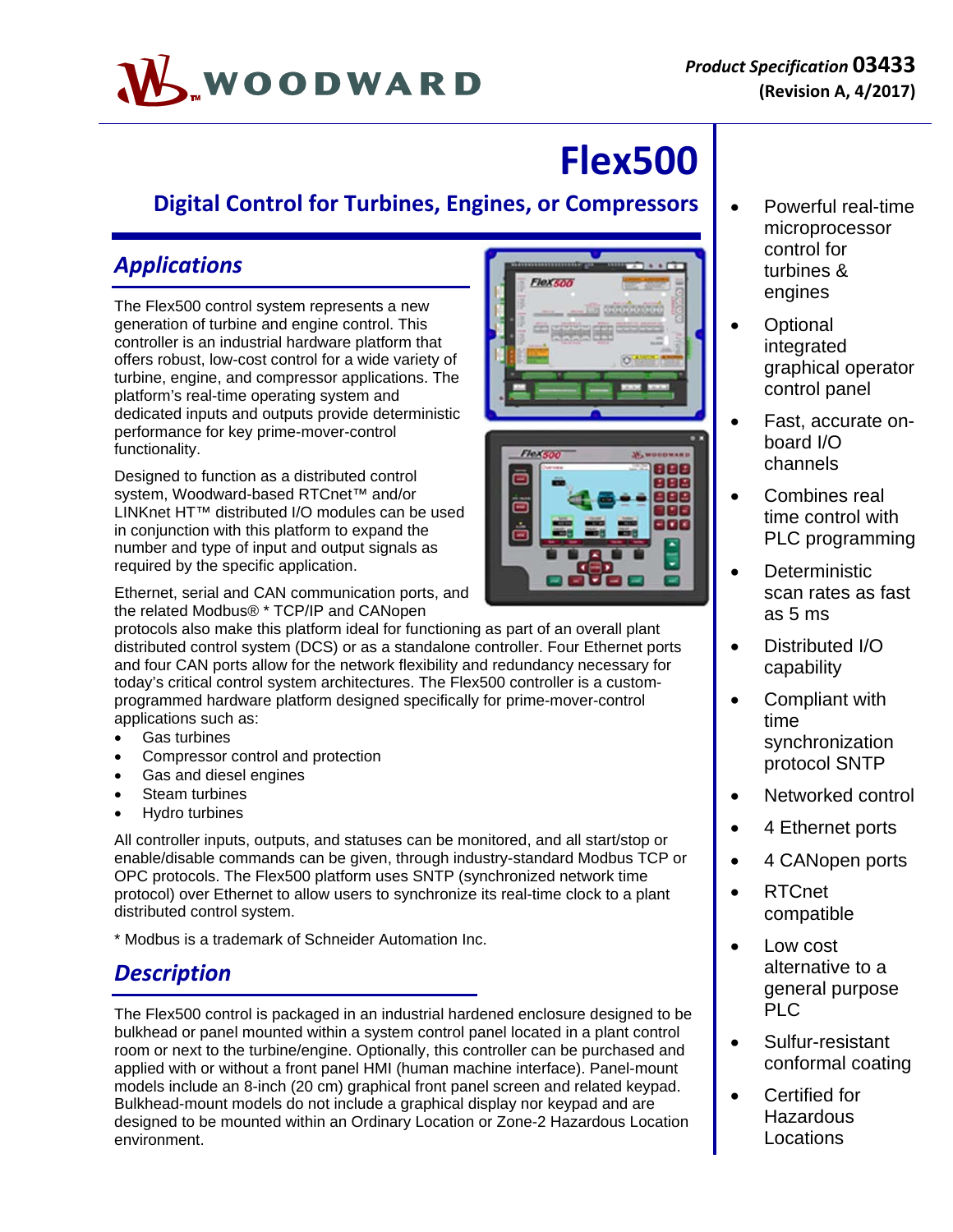The control's optional front panel serves as both an engineering station and operator control panel (OCP). This user-friendly front panel allows plant operators to easily start/stop the turbine and enable/disable any control mode, as well as enabling engineers to access and service the unit as required. Password security is used to protect access to all unit operation and service modes. The optional controller's 8-inch graphical display allows operators to view actual and setpoint values from the same screen, simplifying operation.

Woodward's Control Interface Studio (CIS) is an Integrated Development Environment (IDE) that control engineers or graphical user interface (GUI) developers can use to create custom graphical user interfaces for use on or with Woodward's Flex500 control platform. Once installed onto a computer this software program allows users rapid development of custom GUI applications, which can be downloaded onto the Flex500 platform or a Windows, based computer or touch panel. Refer to Woodward product spec 03448 for more information on this program.

Interface to the Flex500 control's on-board input and output channels and communication ports is located on the controller's side and lower panels (see Figure 1). Un-pluggable terminal blocks allow for easy system installation, troubleshooting, and replacement. Optionally users can increase the number and type of input and output signals to/from the Flex500 controller by utilizing and connecting Woodward's RTCnet and or LINKnet HT distributed I/O modules to the Flex500's CAN communication ports. Refer to Woodward product specification 03402 to better understand the application of RTCnet and LINKnet HT distributed I/O modules.

The Flex500 control's on-board and remote I/O are optimized for prime mover control. This controller's 0.5 ms I/O scan times, high accuracy, and software program synchronization make it ideal for use in controlling and protecting critical high speed rotating equipment.



Figure 1. On-Board Inputs and Output Channels

## *Programming and Simulation*

The Flex500 control is programmed via Woodward's popular GAP™ (Graphical Application Programming) language, which has been qualified and specified by many rotating original equipment manufacturers (OEMs). This picture-tocode graphical programming tool allows rotating machinery experts to easily and efficiently create complex control algorithms without having to be software programming experts as well. GAP is a mature IEC1131-3 compliant programming language and can be programmed using function blocks, ladder logic, and/or structured text.

One of the major advantages of Woodward's GAP language is its many libraries of field-proven function blocks. These blocks of functional algorithms have been used by turbine, compressor, and engine OEMs for years to quickly and efficiently implement complex (or simple) control logic and or algorithms. Users can easily drag and drop functions into the program, then connect them via drawn lines between the function blocks.

An essential part of any complex rotating control system is the capability to test and validate the related control logic and algorithms before using it to operate/protect a real machine. Woodward's NetSim™ simulation program links the prime mover and package models (created in standard modeling packages—MATLAB®/Simulink® \*, MATRIXX® \*\*, ACSL) to the created GAP software application program. With this simulation program, the created GAP-based control code can be completely tested and validated within an office environment before field commissioning begins. \* MATLAB and Simulink are trademarks of The MathWorks, Inc.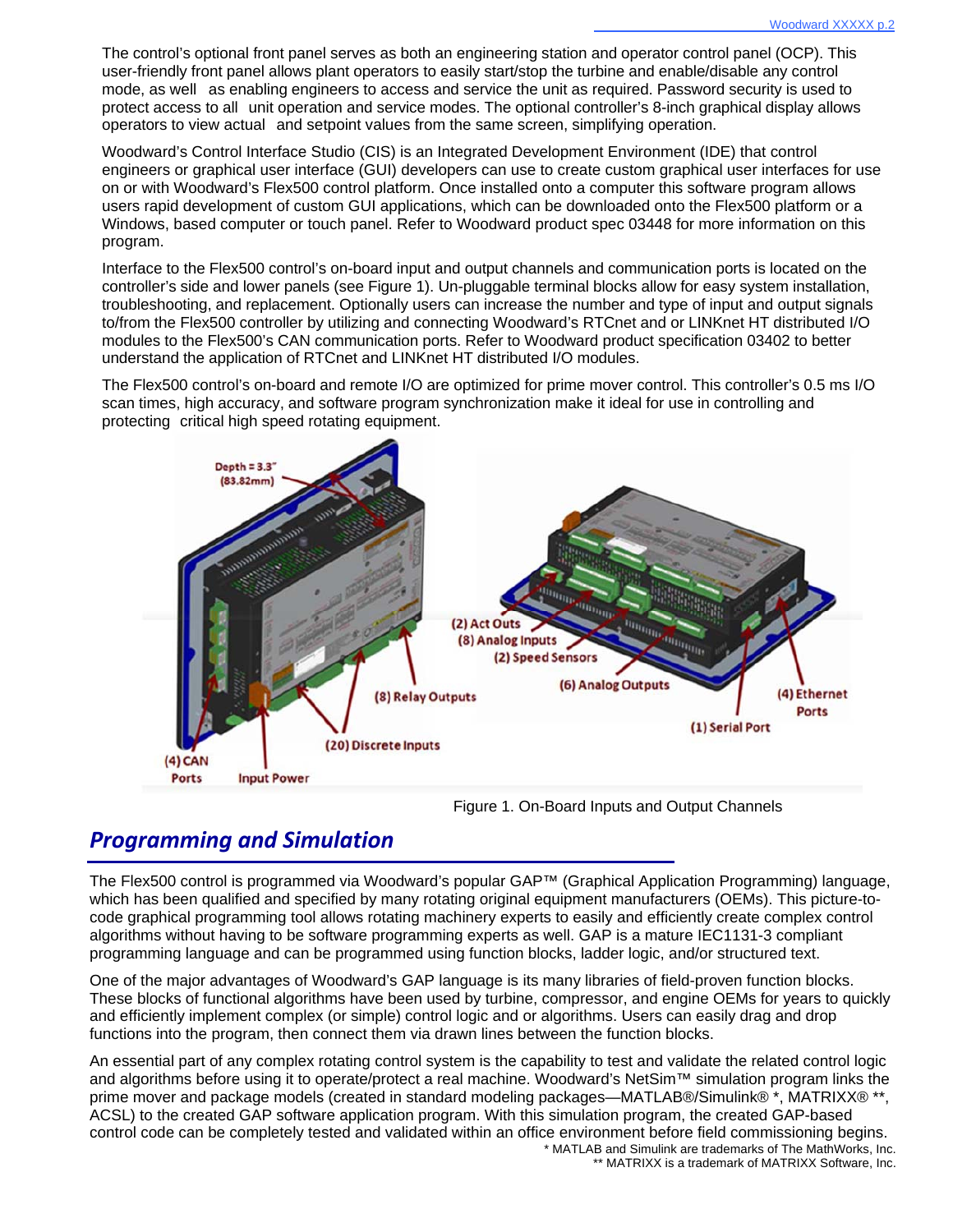The performance of NetSim software is optimized to provide simulation results that correlate very tightly to actual field results. Woodward's worldwide organization has unequaled turbine and engine control expertise. To support its OEM and packager customers, Woodward and our channel partners can supply software tools, or entire solutions, or a variety of options in-between.

## *Real‐Time Operating System (RTOS)*

The Flex500 controller's structured scan rate and synchronized software-to-I/O architecture enforce fast, deterministic, and completely repeatable dynamic behavior. Thorough and extensive FFT testing has proven that screw-to-screw response times are exactly the same for every scan rate, regardless of what is happening elsewhere in the controller. PLCs make use of a less rigid scan rate and synchronization structures that can introduce dynamic instability as the processor becomes busy or code is added or removed.

### *Communications*

The Flex500 control can communicate directly with plant Distributed Control Systems and/or touch-screen operator control panels through four Ethernet ports using Modbus TCP or OPC communication protocols, or via one serial Modbus port. The included serial port supports either RS-232 or RS-485 communications and can be configured to use ASCII or RTU Modbus protocols. Communications between the Flex500 control and a plant DCS can also be performed through hardwired connections.

## *Control Specifications*

#### **INPUTS**

|                                                                  | Power: LV models = $18-32$ Vdc<br>HV models = $88-264$ Vac & $90-150$ Vdc                                  |
|------------------------------------------------------------------|------------------------------------------------------------------------------------------------------------|
|                                                                  | Speed: 2 Passive MPUs or 2 Active Proximity probes (0.5–32 000 Hz)                                         |
| Discrete Inputs:                                                 | 20 configurable contact inputs (optionally, additional inputs can be added via distributed I/O<br>modules) |
| Analog Inputs:                                                   | 8 Configurable 4-20 mA Inputs (optionally, additional inputs can be added via distributed I/O<br>modules)  |
| <b>OUTPUTS</b>                                                   |                                                                                                            |
| Valve/Actuator Drivers: 2 actuator outputs, 4–20 mA or 20–200 mA |                                                                                                            |

Discrete Outputs: 8 configurable relay outputs (2 relays rated for 24 Vdc @ 5 A, 6 relays rated for 24 Vdc @ 2 A) (optionally, additional outputs can be added via distributed I/O modules)

Analog Outputs: 6 programmable 4–20 mA outputs (optionally, additional outputs can be added via distributed I/O modules)

#### **COMMUNICATIONS**

Ethernet: 4 ports (Modbus TCP or OPC protocols)

Serial: 1 Modbus port (ASCII or RTU) comm ports (RS-232 or RS-485 compatible) CAN: 4 ports (CANopen protocol)

## *Engineering Service Tools*

**Control Assistant Service Tool**—Windows-based trend viewing tool used to view high-speed datalog captures or perform other useful utilities (program compare functions, etc.; see product specification 03201).

**AppManager Service Tool**—Windows-based tool used to upload and download GAP and GUI (graphical user interface) based application programs, retrieving datalog files, and starting/stopping the programs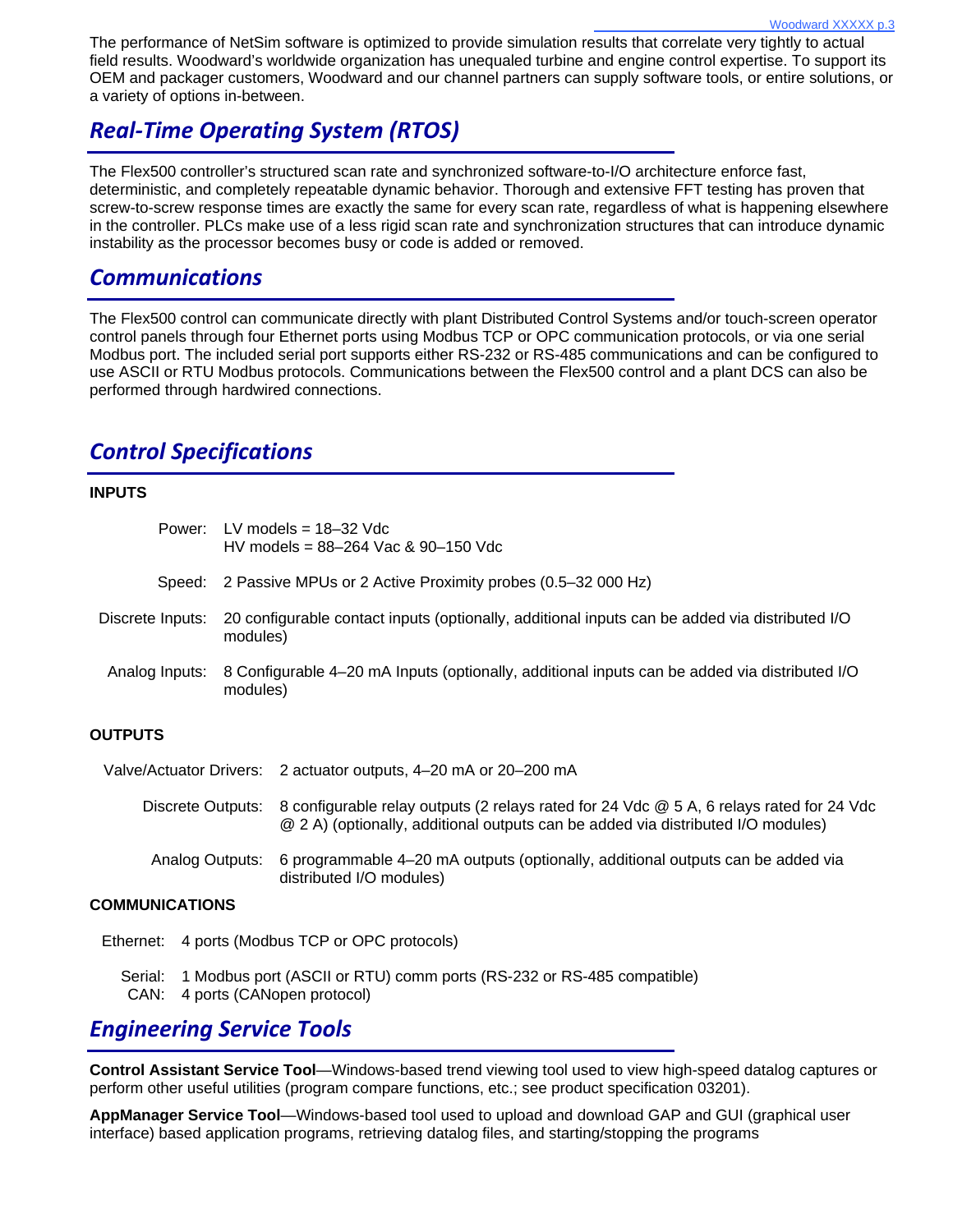

Figure 2. Typical Flex500 Application—Bulkhead-Mount Model



Figure 3. Typical Flex500 Application—Panel-Mount Model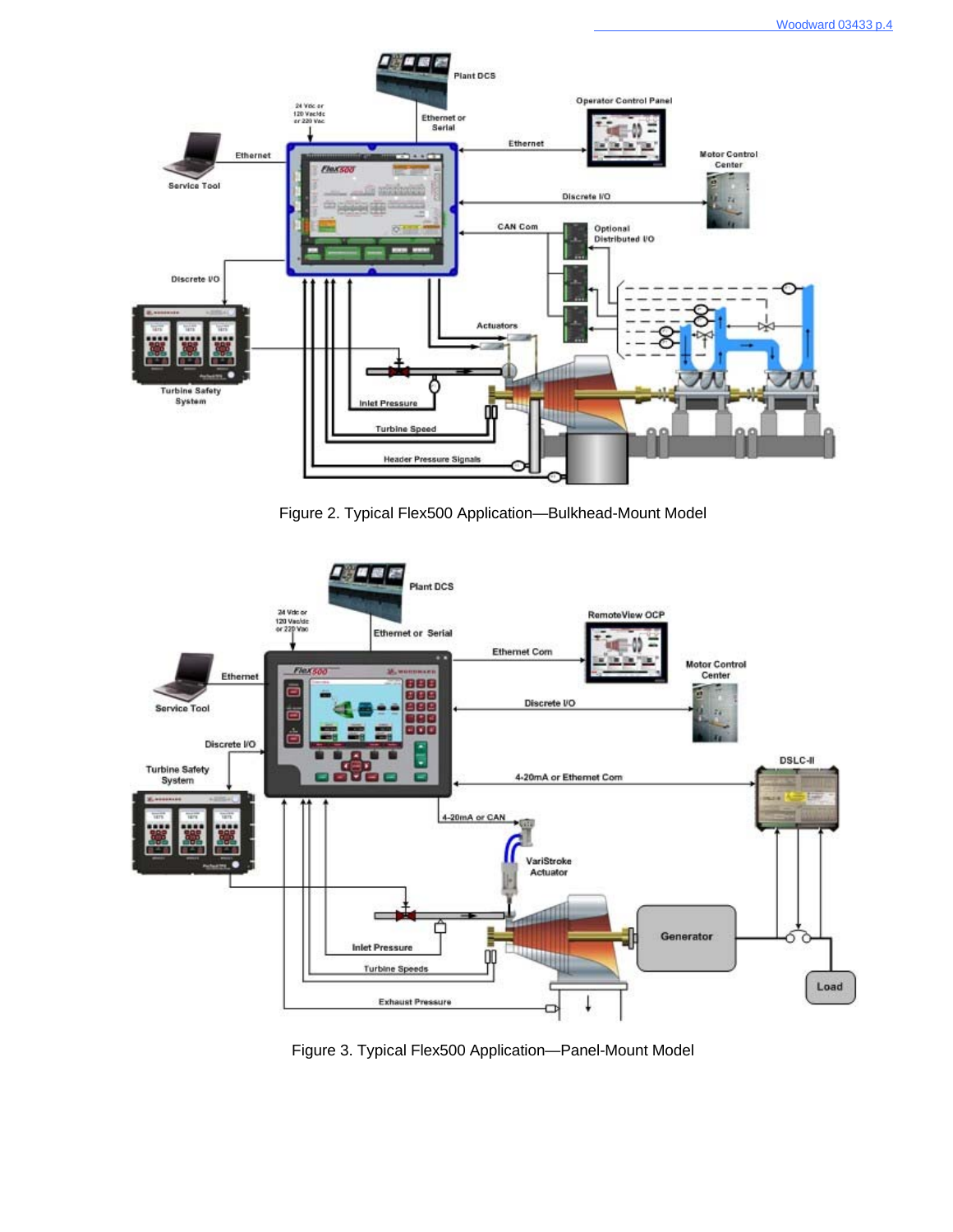## *Operating Conditions*

- -30 to +70 °C ambient air temperature range with LCD/Panel Mount
- -40 to +70˚C ambient air temperature without LCD/Bulkhead Mount
- Humidity: 5% to 95% per Lloyd's ENV3 test #1
- Dry Heat: Lloyd's ENV3
- Shock: 10G, 3x Axis per Woodward MS1 Procedure
- Vibration: 8.2Grms, Industrial Skid mount per Woodward RV1 Lloyd's ENV3, Vibration Test #1

#### **Pollution Resistance**

- Particulate Pollution Resistance: IEC 60664-1, Pollution Degree 2 (Normally only non-conductive pollution occurs).
- Gaseous Pollution Resistance: Module conformal coating withstands NO<sub>2</sub>, CO<sub>2</sub>, SO<sub>2</sub>, and H<sub>2</sub>S gases.

## *Regulatory Compliance*

#### **European Compliance for CE Marking**

These listings are limited to only those units bearing the CE Marking.

- EMC Directive: 2014/30/EU COUNCIL DIRECTIVE
- LVD Directive: 2014/35/EU COUNCIL DIRECTIVE
- ATEX Directive: 2014/34/EU COUNCIL DIRECTIVE Zone 2, Category 3, Group IIG Ex ic nA IIC T4 X Gc IP20

#### **Other International Compliance**

- IECEx Ex ic nA IIC T4 Gc: Certificate No. IECEx CSA 15.0020X
- EAC CU-TR: Certified as 2Ex ic nA IIC T4 Gc X

#### **North American Compliance**

- CSA Listed for Ordinary Locations Certificate 70006135 (LR 79726)
- CSA Listed for Class I, Division 2, Groups A, B, C, and D, T4 at +70 °C: Certificate 70006135 (LR 79726)

#### **Marine Type Approval Compliance**

- Lloyd's Register (LR): Environmental Category ENV1, ENV2, ENV3, Lloyd's Register Type Approval Test Specification Number 1, 2013.
- DNV-GL: Temperature Class D, Humidity Class B, Vibration Class A, EMC Class A, Enclosure; Required protection according to the Rules shall be provided upon installation on board, Standard for Certification No. 2.4, April 2006.



Figure 4. Flex500 Dimensions (Do not use for construction)